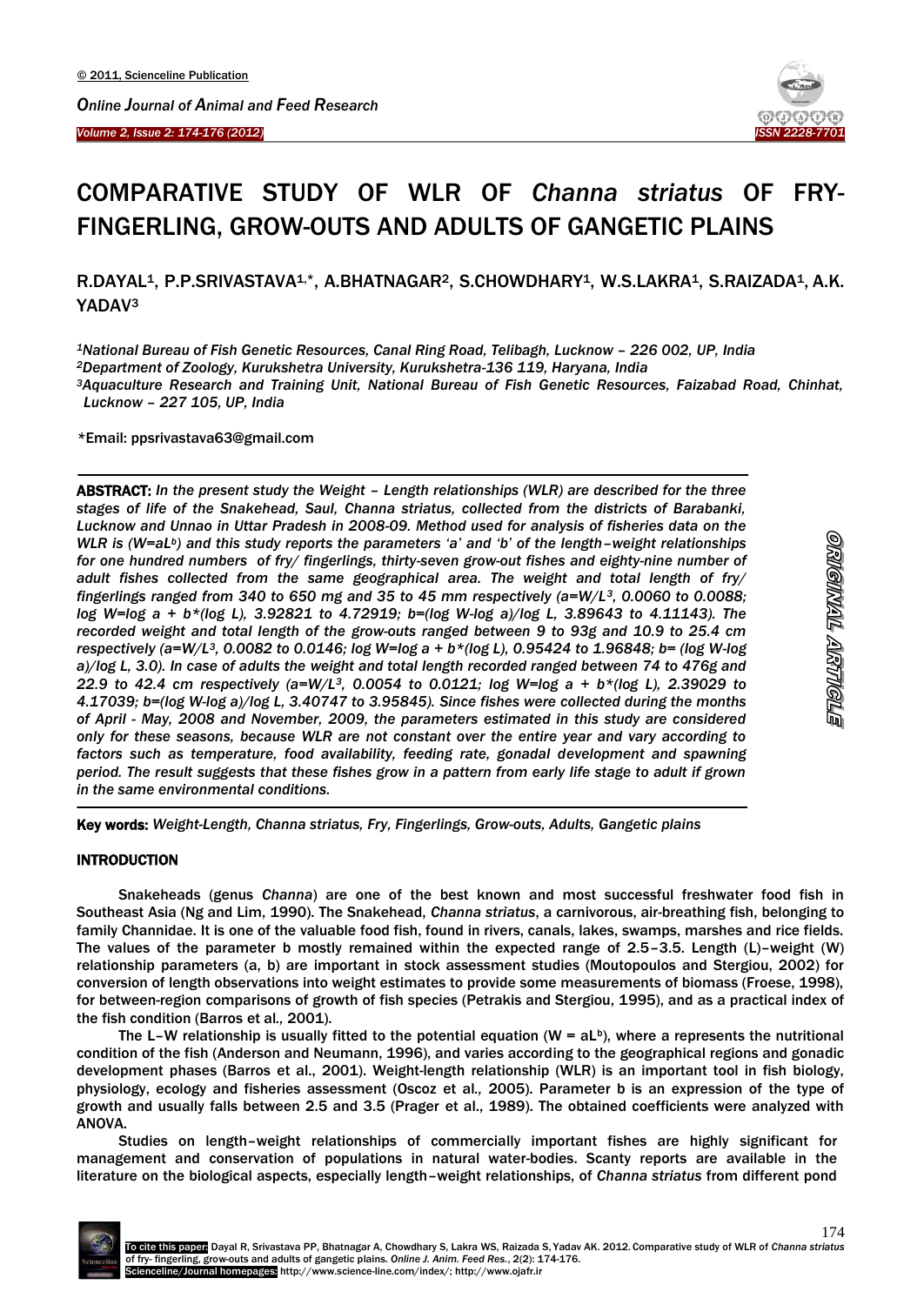populations. Aim of the study was, therefore, to investigate certain biometric characters with special reference to length–weight relationship in three different stages of life.

#### MATERIAL AND METHODS

Fishes were collected by using different fishing gear. Fisheries management and research often require the use of biometric relationships in order to transform data collected the field into appropriate index (Anderson and Gutreuter, 1983; Ecoutin and Albert, 2003). One of the most commonly used in any analysis of fisheries data is the WLR ( $W=AL^b$ ).

The WLR was calculated using the equation  $W = aL^b$ , where W is the total weight in g and L is the total length in cm, while 'a' and 'b' are constants and 'a' is a coefficient related to body form and 'b' is an exponent indicating isometric growth when equal to 3. The parameters a, and b were estimated by linear regression of the transformed equation: log W = log a + b x log L. Additionally, the statistical significance level of  $r^2$  was estimated (Ricker, 1975) and the b-value for each species was tested by t-test. The exponent b often has a value close to 3, but varies between 2 and 4 and a value of 3 indicates that the fish grows isometrically; values other than 3 indicate allometric growth (Tesch, 1971).

#### RESULTS AND DISCUSSION

The weight and total length of fry/ fingerlings ranged from 340 to 650 mg and 35 to 45 mm respectively (a=W/L3, 0.0060 to 0.0088; log W=log a + b\*(logL), 3.92821 to 4.72919; b=(log W-log a)/logL, 3.89643 to 4.11143). The recorded weight and total length of the grow-outs ranged between 9 to 93g and 10.9 to 25.4 cm respectively (a=W/L<sup>3</sup>, 0.0082 to 0.0146; log W=log a + b\*(logL), 0.95424 to 1.96848; b= (log W-log a)/logL, 3.0). In case of adults the weight and total length recorded ranged between 74 to 476g and 22.9 to 42.4 cm respectively  $(a=W/L<sup>3</sup>, 0.0054$  to 0.0121; log W=log a + b\*(logL), 2.39029 to 4.17039; b=(log W-log a)/log L, 3.40747 to 3.95845). The patterns of length and weight relation are shown in Figures 1, 2 and 3. The r<sup>2</sup> of fry-fingerling, growout and adult are 0.805922, 0.891838 and 0.933348 of the captured fish from wild-stock.



Length (mm)

Figure 1 - Pattern of growth in terms of length and weight in fry/fingerlings of *Channa striatus*